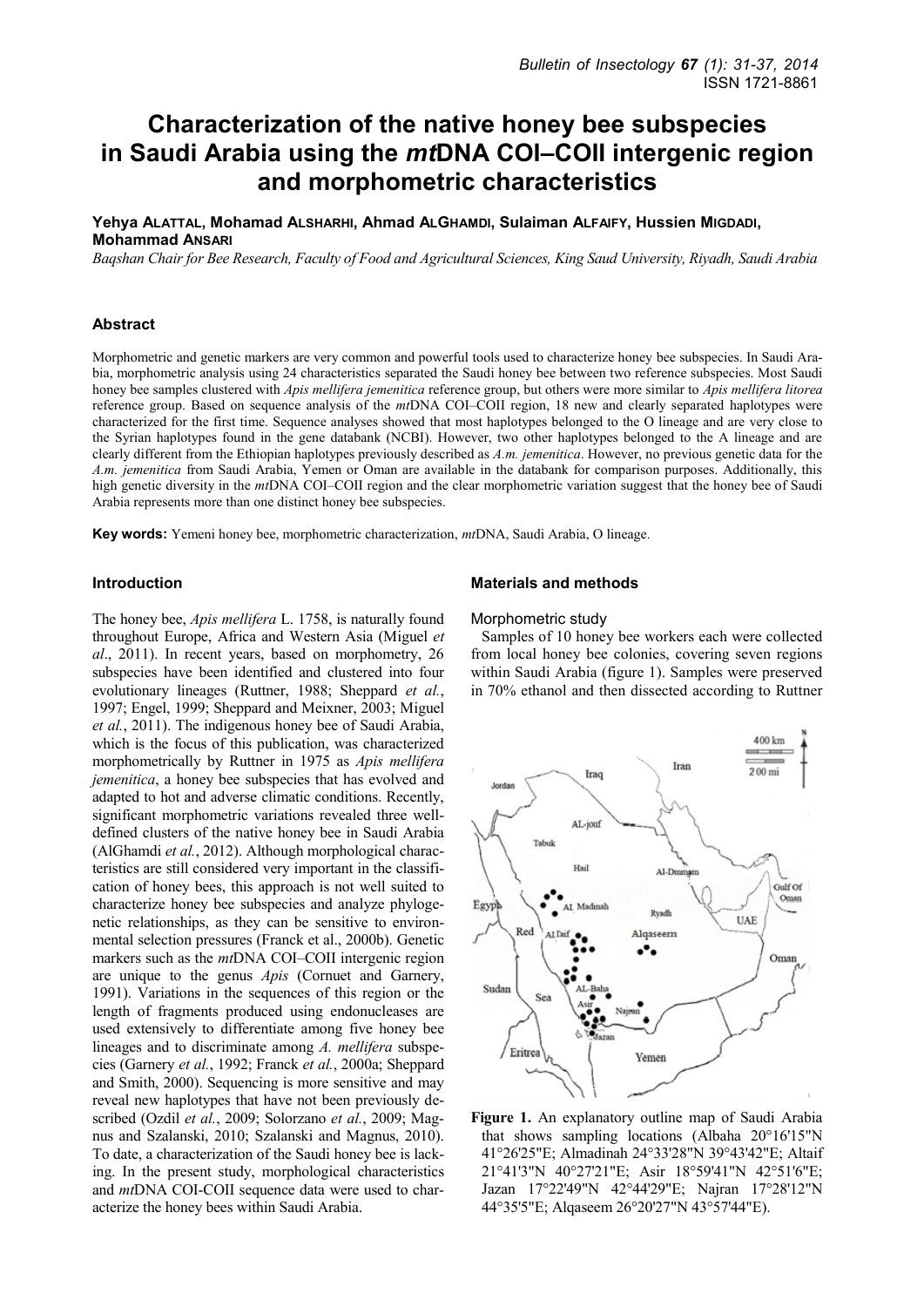| No.       | Characteristic                      | No.         | Characteristic                     |
|-----------|-------------------------------------|-------------|------------------------------------|
| $13 + 14$ | Body size                           | 19:20       | Index of slenderness               |
|           | Length of proboscis                 | 6           | Length of femur                    |
|           | Length of tibia                     | 8           | Length of metatarsus               |
| 9         | Width of metatarsus                 | 10          | Pigmentation of tergite 2          |
| 29:30     | Cubital index                       | 9:8         | Metatarsus index                   |
| 11        | Pigmentation of tergite 3           | 12          | Pigmentation of tergite 4          |
| 13        | Longitudinal diameter of tergite 3  | 14          | Longitudinal diameter of tergite 4 |
| 15        | Longitudinal diameter of sternite 3 | 16          | Wax mirror, longitudinal           |
| 17        | Wax mirror transversal              | 19          | Sternite 6, longitudinal           |
| 20        | Sternite 6, transversal             | 21          | Forewing length                    |
| 22        | Forewing width                      | 27          | Cubital vein a                     |
| 28        | Cubital vein b                      | $6 + 7 + 8$ | Length of hind leg                 |

**Table 1.** List of morphometric characteristics used in this analysis and their Ruttner's No.

*et al.* (1978). Body parts were mounted on slides and were then scanned using a high-resolution scanner (600 ppi) connected to a desktop computer system supported with image tool software (Image tool® 3.0). The classical morphological traits used in this analysis included honey bee size and cuticular pigmentations. In total, 24 morphometric characteristics that were previously reported as highly discriminatory (Ruttner, 1988) were measured (table 1). Colony sample means were calculated for each characteristic of each bee sample. Reference bee data on the corresponding characteristics for seven other subspecies, namely: *Apis mellifera carnica* Pollmann, *Apis mellifera ligustica* Spinola, *Apis mellifera meda* Skorikov, *Apis mellifera syriaca* Skorikov, *Apis mellifera lamarkii* Cockerell, *Apis mellifera jemenitica* Ruttner and *Apis mellifera litorea* Smith, were obtained from the Oberursel Bee Research Institute (Frankfurt, Germany) and were included in the data set  $(N = 86)$ . Subsequently, discriminate analysis using Wilk's lambda was used to verify reallocation probabilities and cluster distances. Analysis was performed using PASW 118 (2009).

# Genetic study

The same samples used in the morphometric analysis were also used in the genetic characterization  $(N = 179)$ . Samples were preserved in absolute ethanol and stored at −20 °C until DNA extraction. Total genomic DNA was extracted using the DNeasy Blood & Tissue Kit (Qiagen) according to the manufacturer's instructions. The COI-COII intergenic region of the *mt*DNA was then amplified using gene-specific primers (E2) 5'- GGCAGAATAAGTGCATTGGGC-3' and (H2) 5'- CAATATCATTGATGACCTTA-3' (Cornuet *et al.*, 1991; Garnery *et al.*, 1992) and a GeneAmp 9700 thermocycler (Applied Biosystems), as described by Garnery *et al.* (1992). Polymerase chain reaction (PCR) products were then sequenced in both directions using an automated 96 capillary ABI 3730XI DNA genetic analyzer (Applied Biosystem). Sequences were manually checked and assembled using Geneious version 5.5.2 software (Drummond *et al.*, 2011). Sequences were then exposed to two procedures. First, sequences were aligned using CLUSTAL*W* software (Thompson *et al.*, 1994), BLASTed and compared with other sequences available on the

tion analysis was applied to the sequences using Geneious software version 5.5.2 (Drummond *et al.*, 2011). The resulting fragments were used to score different haplotypes according to Garnery *et al.* (1998). Similarities were calculated by the simple matching method, and a phylogenic tree was constructed using the Maximum Parsimony method (MP) (Chouhan and Pardasani, 2008). Parsimony analyses were un-weighted and used branch and bound searches. The bootstrap consensus tree inferred from 1000 replicates was taken to represent the evolutionary history of the taxa analyzed (Felsenstein, 1985). Branches corresponding to partitions reproduced in less than 53% bootstrap replicates are collapsed. The percentage of replicate trees in which the associated taxa clustered together in the bootstrap test (1000 replicates) are shown next to the branches (Felsenstein, 1985). The MP tree was obtained using the Subtree-Pruning-Regrafting (SPR) algorithm with search level 2 in which the initial trees were obtained by the random addition of sequences (10 replicates). The analysis involved 56 nucleotide sequences. Evolutionary analyses were conducted in MEGA5 (Tamura *et al*., 2011). The various new sequences obtained in this study were deposited into GenBank.

GenBank database (NCBI). Second, *In silico Dra*I restric-

# **Results**

#### Morphometric study

Discriminant analysis of the reference groups confirmed their reallocation to their original subspecies. However, when the groupings were cross-validated, one set of measurements of the reference Yemeni honey bees, *A. m. jemenitica*, was allocated to *A. m. litorea* reference group. One hundred fifty samples (79%) of the Saudi honey bees analyzed in this study were grouped with the reference Yemeni honey bee cluster, *A. m. jemenitica*. The rest of the samples  $(n = 40, 21\%)$  were clustered with the reference honey bee, *A. m. litorea*.

The analysis indicated that most Saudi honey bee samples are very similar to the Yemeni honey bee, *A. m. jemenitica*, but some are more similar to the other honey bee, *A. m. litorea*. Other Saudi honey bee samples clustered very close to the Egyptian honey bee reference group, *A. m. lamarckii* (figure 2).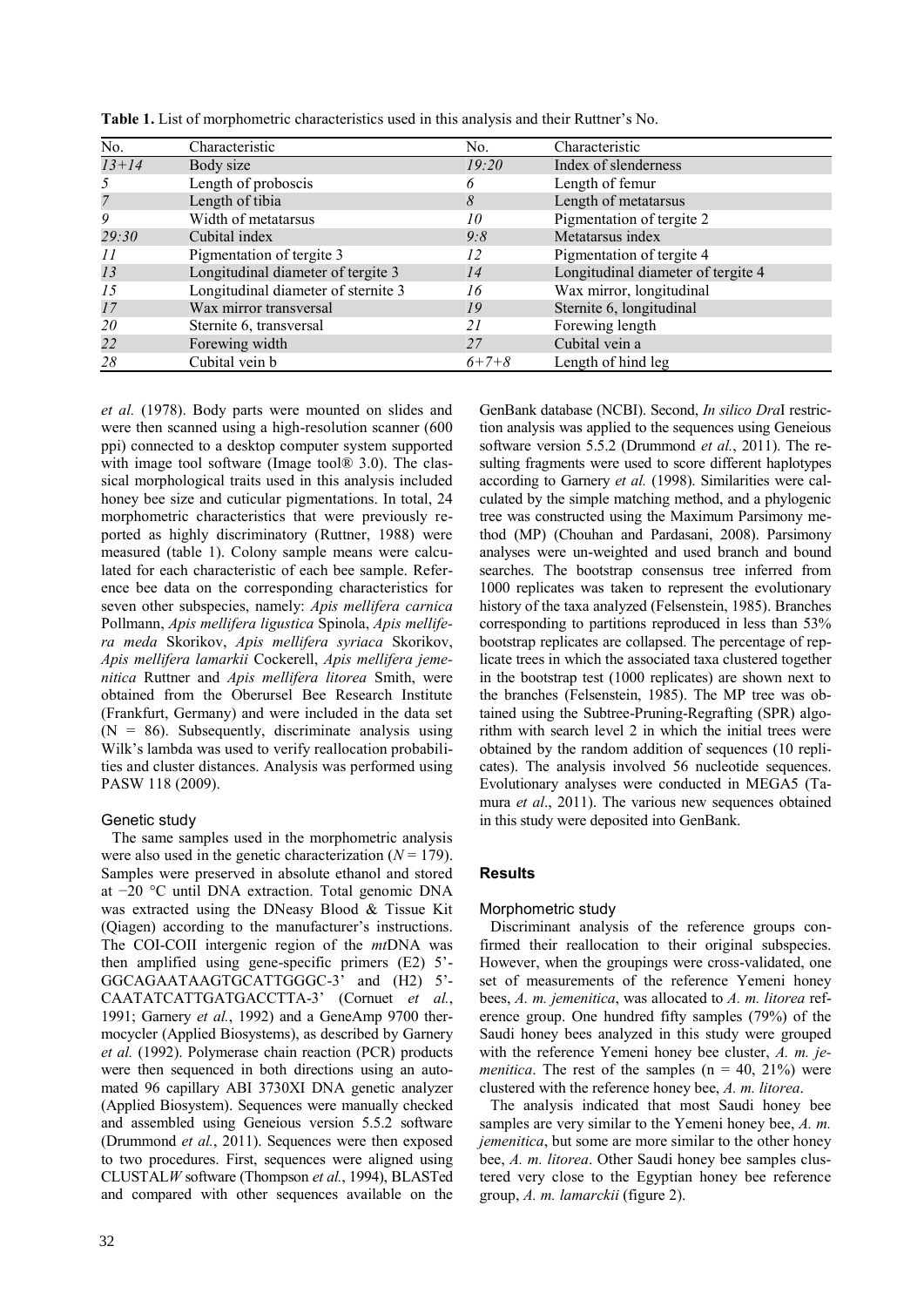# **Canonical Discriminant Functions**



**Figure 2.** Discriminant analysis of the Saudi honey bees based on seven reference subspecies.

#### Genetic study

Based on the presence and absence of *P* and *Q* sequences, the COI–COII intergenic region revealed three different amplicon sizes (612 bp *PoQ*, 812 bp *PoQQ* and 1000 bp *PoQQQ*) (figure 3). Most of the samples (75%) contained the PoQ sequences. The PoQQ sequences were found in Asir, Albahah and Altaif and represented 23% of the samples. Only a few samples from Albaha had the PoQQQ sequences, representing 2% of the entire population (table 2). *In silico Dra*I restriction analysis revealed seven different haplotypes (figure 2); six of them belonged to the O lineage, and one belonged to the A lineage. Three of these haplotypes were novel and

**Table 2.** Distribution of Saudi honey bee haplotypes based on the number of repeats of the Q element.

| Location  | N. | No. and % within population of<br>individuals containing Q elements |         |        |  |  |  |  |
|-----------|----|---------------------------------------------------------------------|---------|--------|--|--|--|--|
|           |    | PoO                                                                 | PoO     | $P$ o  |  |  |  |  |
| Asir      | 31 | 26(84)                                                              | 5(16)   |        |  |  |  |  |
| Najran    | 13 | 13 (100)                                                            |         |        |  |  |  |  |
| Jazan     | 45 | 41 (91)                                                             | 4(9)    |        |  |  |  |  |
| Albahah   | 28 | 11(39)                                                              | 13 (47) | 4 (14) |  |  |  |  |
| Altaif    | 52 | 30(58)                                                              | 22(42)  |        |  |  |  |  |
| Al-qaseem | 4  | 4(100)                                                              |         |        |  |  |  |  |
| Almadinah | 6  | 6(100)                                                              |         |        |  |  |  |  |



**Figure 3.** Structural organization of the COI–COII intergenic region of *mt*DNA migrated on 1.5% agarose gel. M is the molecular size marker; PoQ, PoQQ and PoQQQ sequences correspond to the O lineage.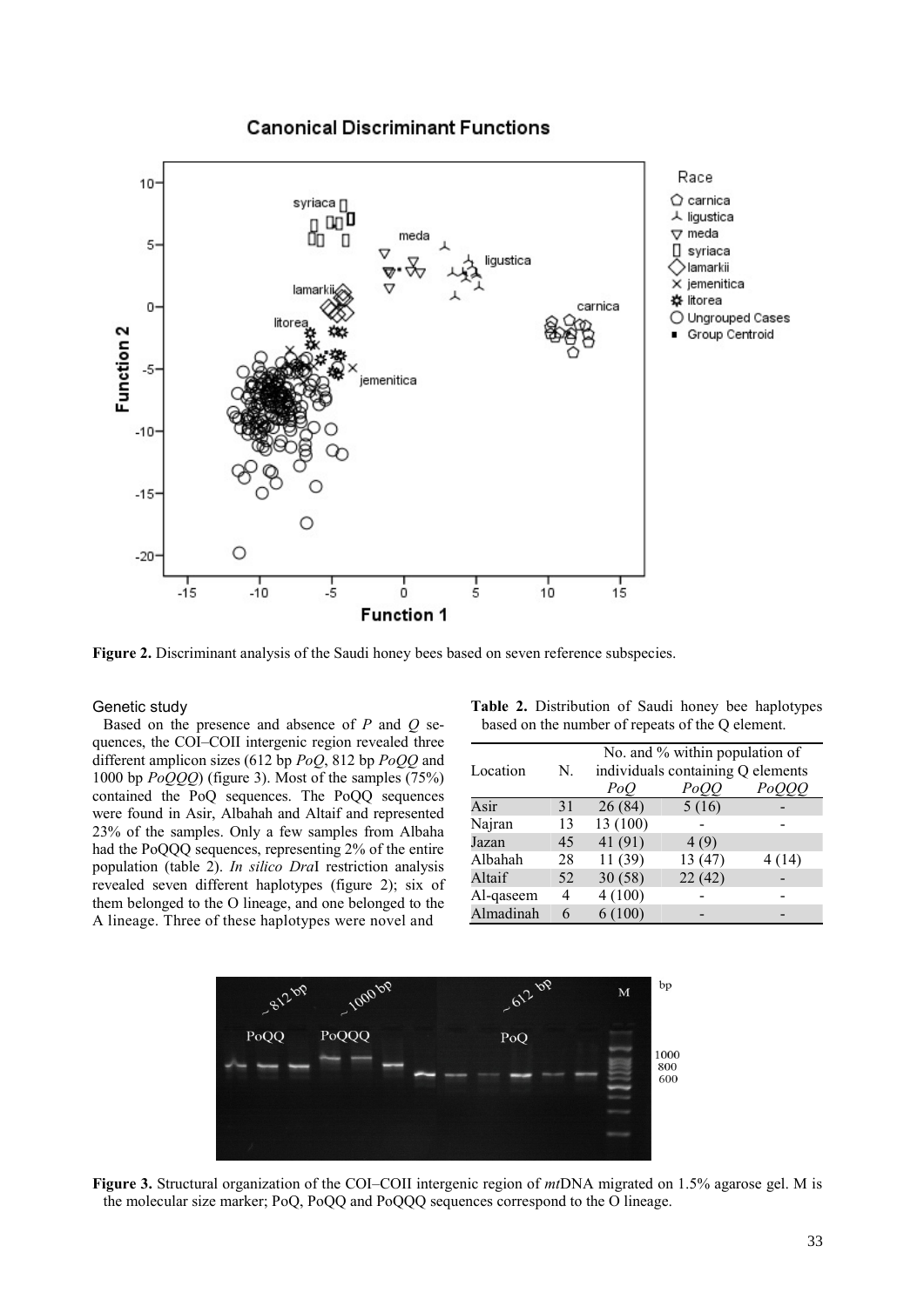| DraI<br>Saudi haplotype | Haplotype and<br>Location<br>Fragment length<br>percentage |                  |                                                         | N              | Haplotype<br>percentage<br>$(= N/$ the entire<br>sample size) |  |
|-------------------------|------------------------------------------------------------|------------------|---------------------------------------------------------|----------------|---------------------------------------------------------------|--|
|                         | Najran                                                     | $O1(Z7)$ (100%)  |                                                         |                |                                                               |  |
|                         | Jazan                                                      | O1(Z7)(87%)      |                                                         | 122            |                                                               |  |
|                         | Altaif                                                     | O1(Z7)(49%)      |                                                         |                |                                                               |  |
| Haplotype $1(A1)$       | Almadinah                                                  | $O1(Z7)(50\%)$   | 29,108,67,371 (PoQ)                                     |                | 67                                                            |  |
|                         | O1(Z7)(84%)<br>Asir                                        |                  |                                                         |                |                                                               |  |
|                         | Albaha                                                     | O1(Z7)(39%)      |                                                         |                |                                                               |  |
|                         | Alqaseem                                                   | $O1(Z7)$ (100%)  |                                                         |                |                                                               |  |
| Haplotype 2 (A2)        | Jazan                                                      | O1d(4%)          | 29,108,65,371 (PoQ)                                     | 6              | 3                                                             |  |
|                         | Altaif                                                     | O1d(9%)          |                                                         |                |                                                               |  |
| Haplotype $3(A3)$       | Almadinah                                                  | New $1(50\%)$    | 29,112,67,371 (PoQ)                                     | 3              | $\overline{2}$                                                |  |
|                         | Asir                                                       | O1' (Z2) (16%)   |                                                         |                |                                                               |  |
| Haplotype 4 (A4)        | Albaha                                                     | O1' (Z2) (42%)   | 30,108,67 <sup>2</sup> ,129,375 (PoQQ)                  | 29             | 16                                                            |  |
|                         | Altaif                                                     | O1' (Z2) (21%)   |                                                         |                |                                                               |  |
|                         | Altaif                                                     | New $2(21%)$     |                                                         |                |                                                               |  |
| Haplotype $5(A5)$       | Albaha                                                     | New $2(5%)$      | 34,108,67,129,66,357(PoQQ)                              | 15             | $8\,$                                                         |  |
| Haplotype $6(A6)$       | Jazan                                                      | New $3(9\%)$     | 34,108,66,129,67,357(PoQQ)                              | $\overline{4}$ | 2                                                             |  |
| Haplotype 7 (A7)        | Albaha                                                     | O1'' (Z2)' (14%) | 12,108, 67 <sup>3</sup> , 129 <sup>2</sup> , 357(PoQQQ) | $\overline{4}$ | $\overline{2}$                                                |  |

**Table 3.** Haplotype based on fragment length of *mt*DNA COI-COII intergenic region**.** 

**Table 4.** Number and distribution of Saudi honey bee haplotypes according to sequences of the COI-COII intergenic region.

| Haplotype<br>Accession No. | <b>NCBI</b><br>haplotype | Identical<br>$\frac{0}{0}$ | Najran                   | Asir                     | Jazan                    | Albaha                       | Altaif         | Alqaseam                 | Almadinah                    | N.             | Haplotype<br>$\frac{0}{0}$ |
|----------------------------|--------------------------|----------------------------|--------------------------|--------------------------|--------------------------|------------------------------|----------------|--------------------------|------------------------------|----------------|----------------------------|
| KC149745                   | O <sub>1</sub>           | 99.8                       | $\overline{7}$           | 11                       | 27                       | 10                           | 13             | $\mathbf{1}$             | 3                            | 72             | 40.2                       |
| KC149747                   | O <sub>1</sub> a         | 99.8                       | 2                        | 12                       | 8                        | 3                            | 10             | 3                        |                              | 38             | 21.2                       |
| KC149979                   | O1'                      | 99.5                       | $\blacksquare$           | 5                        | $\overline{\phantom{0}}$ | 7                            | -              | $\overline{\phantom{0}}$ | $\overline{\phantom{0}}$     | 12             | 6.7                        |
| KC149746                   | O <sub>4</sub> b         | 99.1                       | 3                        | 3                        | 3                        | $\mathbf{1}$                 | -              | $\overline{\phantom{0}}$ | $\overline{\phantom{0}}$     | 10             | 5.6                        |
| KC149984                   | O1'                      | 99.4                       | $\overline{\phantom{0}}$ | $\overline{\phantom{a}}$ | $\overline{\phantom{0}}$ | -                            | 11             | $\overline{\phantom{0}}$ | $\overline{\phantom{0}}$     | 11             | 6.1                        |
| KC149989                   | O1'                      | 99.3                       | $\overline{\phantom{a}}$ | ٠                        |                          | $\overline{a}$               | 7              | $\overline{\phantom{0}}$ | $\qquad \qquad \blacksquare$ | 7              | 3.9                        |
| KC149749                   | M <sub>4</sub>           | 97.5                       | $\overline{\phantom{0}}$ | $\overline{\phantom{0}}$ |                          | -                            | $\overline{4}$ | $\overline{\phantom{0}}$ | $\overline{\phantom{a}}$     | 4              | 2.2                        |
| KC149750                   | O <sub>1</sub>           | 99.3                       |                          |                          |                          | $\overline{\phantom{0}}$     | -              | $\overline{\phantom{0}}$ | 3                            | 3              | 1.7                        |
| KC149983                   | O1'                      | 99.4                       | $\overline{\phantom{0}}$ | $\blacksquare$           | $\overline{\phantom{a}}$ | $\blacksquare$               | 3              | $\overline{\phantom{a}}$ | $\overline{\phantom{a}}$     | 3              | 1.7                        |
| KC149985                   | O1'                      | 99.3                       | $\blacksquare$           | $\overline{\phantom{0}}$ | 4                        | $\qquad \qquad \blacksquare$ | -              | $\overline{\phantom{a}}$ | $\qquad \qquad \blacksquare$ | 4              | 2.2                        |
| KC176269                   | O1"                      | 99.3                       | $\overline{\phantom{a}}$ | $\overline{\phantom{a}}$ | $\overline{\phantom{a}}$ | 4                            | -              | $\overline{\phantom{a}}$ | $\overline{\phantom{a}}$     | $\overline{4}$ | 2.2                        |
| KC149748                   | A <sub>1</sub>           | 97.5                       | $\blacksquare$           | $\overline{\phantom{a}}$ | 2                        | $\overline{\phantom{a}}$     | -              | $\overline{\phantom{a}}$ | $\qquad \qquad \blacksquare$ | $\overline{2}$ | 1.1                        |
| KC149987                   | O1'                      | 99.4                       | $\overline{\phantom{a}}$ | $\blacksquare$           | $\blacksquare$           | $\blacksquare$               | $\overline{2}$ | $\blacksquare$           | $\blacksquare$               | $\overline{2}$ | 1.1                        |
| Syrian(9)HM236209          | O <sub>1</sub>           | 100                        |                          | $\overline{\phantom{0}}$ |                          | $\qquad \qquad \blacksquare$ | -              | $\overline{\phantom{0}}$ | $\qquad \qquad \blacksquare$ | $\overline{2}$ | 1.1                        |
| KC149980                   | O <sub>5</sub> a         | 99.5                       | $\overline{\phantom{a}}$ | $\blacksquare$           | $\overline{\phantom{a}}$ | 1                            | -              | $\overline{\phantom{a}}$ | $\blacksquare$               | $\mathbf{1}$   | 0.6                        |
| KC149981                   | O1'                      | 99.7                       | $\overline{\phantom{a}}$ | $\overline{\phantom{a}}$ | -                        |                              |                | $\overline{\phantom{a}}$ | $\blacksquare$               |                | 0.6                        |
| KC149982                   | O1'                      | 99.6                       | $\overline{\phantom{a}}$ | $\overline{\phantom{a}}$ | -                        | $\overline{\phantom{a}}$     | 1              | $\overline{\phantom{a}}$ | $\overline{\phantom{a}}$     | $\mathbf{1}$   | 0.6                        |
| KC149986                   | O1'                      | 99.4                       | $\overline{\phantom{a}}$ | $\overline{\phantom{0}}$ | -                        | ı                            |                | $\overline{\phantom{0}}$ | $\overline{\phantom{a}}$     |                | 0.6                        |
| KC149988                   | O1'                      | 99.2                       | $\overline{\phantom{a}}$ | $\overline{\phantom{a}}$ | $\overline{\phantom{a}}$ | $\overline{\phantom{a}}$     | 1              | $\overline{\phantom{a}}$ | $\blacksquare$               | 1              | 0.6                        |
| Total                      |                          |                            | 13                       | 31                       | 45                       | 28                           | 52             | 4                        | 6                            | 179            | 100                        |

have not been described in previous studies (Franck *et al.*, 2001; Alburaki *et al.*, 2011). One of these new haplotypes was found only in Almadinah (table 3).

Based on the sequence variations (SNP), 19 different haplotypes were distinguished. One haplotype was identical to a previously described haplotype (Acc. HM236209) from an eastern honey bee population (Syria, Lebanon and Iraq) (Alburaki *et al*., 2011). The other 18 haplotypes were new and were added to GenBank (table 3). The number of SNPs per sample ranged from 1 to 20. The distribution of the different haplotypes between the sampling regions, based on the sequence variations (SNP), did not show a specific distribution pattern, and haplotypes overlapped between different sampling regions (table 4). However, the O lineage (O1) was the main haplotype and was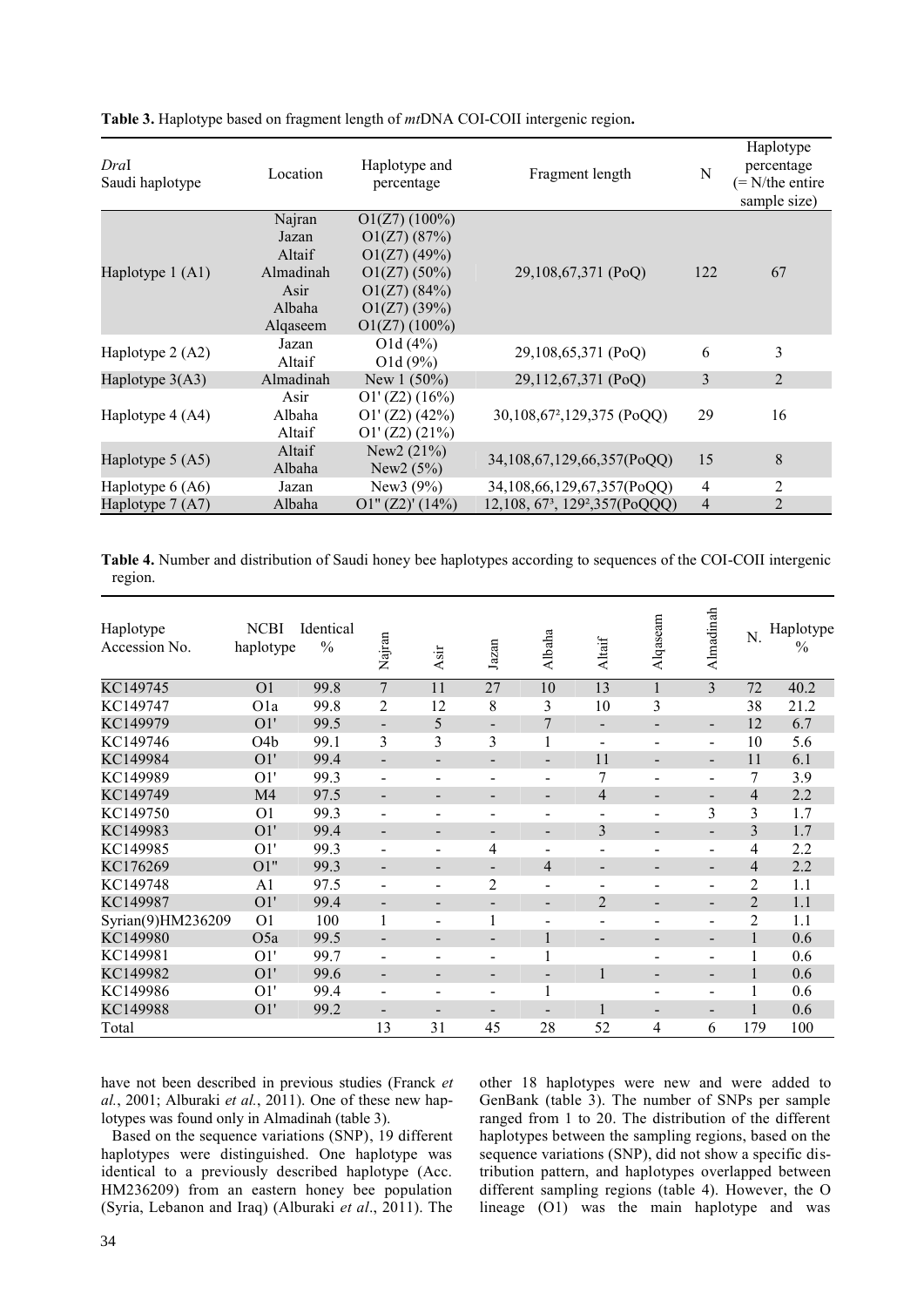represented in all sampling locations. The phylogenic tree grouped members of the same linage together in the same branch. Most of the Saudi haplotypes clustered with other members of the O lineage. Two haplotypes (KC149748 and KC149748) were grouped very

close to the C lineage. In reality, however, neither haplotype belongs to lineage C because both have complete *P* sequences. Figure 4 shows the phylogeny tree of many honey bee haplotypes, including different Saudi haplotypes.



**Figure 4.** Maximum parsimony phylogenic tree among COI-COII intergentic region sequencing of samples collected from Saudi Arabia.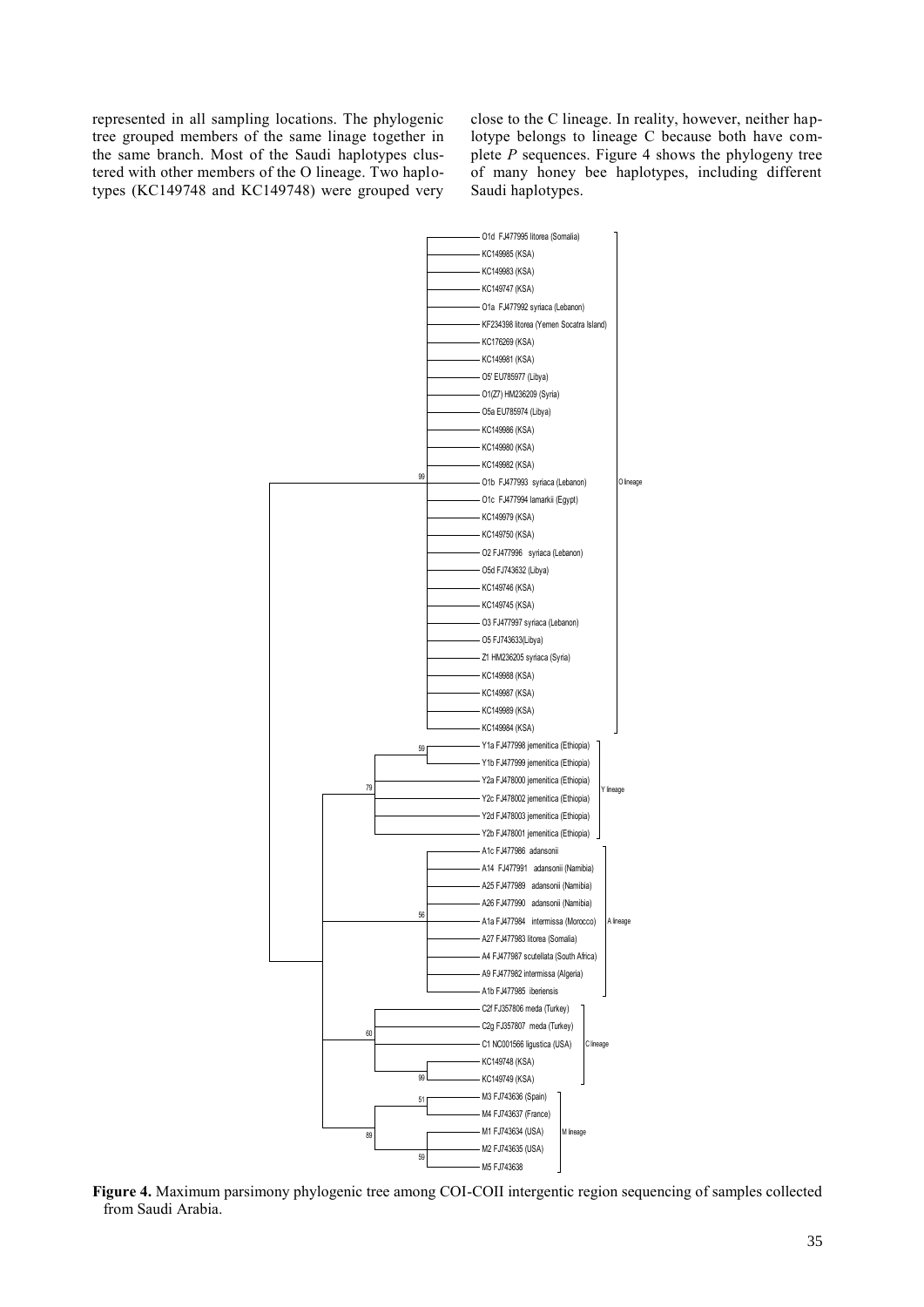#### **Discussion and conclusion**

The morphometric analysis of 24 characteristics divided the Saudi honey bee into two subspecies. Most individuals clustered with the Yemeni honey bee, *A. m. jemenitica*; however, good portion clustered with the litorea honey bee reference samples, *A. m. litorea*. The reported distribution of *A. m. jemenitica* is extremely large, including Oman, Yemen, Saudi Arabia, Somalia, parts of Ethiopia, Sudan, Chad and Mali (AlGhamdi *et al*., 2013). The other subspecies, *A. m. litorea*, is distributed on the coastal region of East Africa, from Lamu, Mombasa, Tanga to Moçambique (Ruttner, 1988). Whether the Saudi honey bee represents a unique and well-separated cluster or a subspecies of either *A. m. litorea* or the *A. m. jemenitica* is an issue that can be resolved using the geometric approach of honey bee wing angles, as described by Ruttner (1988).

The genetic data resulting from the amplification of *mt*DNA COI-COII intergenic region revealed three distinct amplicons, 612 bp, 812 bp and 1000 bp, which were consistent with a previous study performed on the Syrian honey bee, a member of the O lineage, in Jordan (Haddad *et al.*, 2009). The mode by which the haplotypes with PoQ, PoQQ and PoQQQ sequences are distributed, suggests that different haplotypes coexist within the same geographical area. The same mode of distribution was reported for Iraqi and Syrian honey bee populations (Alburaki *et al.*, 2011).

Results also indicated that using the *Dra*I restriction enzyme is not sufficient to explore variation among samples. Thus, sequencing of this region contribute significantly to the exploration of further variation (Cornuet and Garnery, 1991; Muñoz *et al.*, 2009; Magnus *et al.*, 2011). Both the morphometric and genetic analyses provide evidence that the Saudi honey bee population from the Arabian Peninsula belongs to the O lineage. Additionally, these analyses confirm the previous hypothesis of Franck *et al.* (2000b) regarding the distribution ranges of the O lineage in the Middle East and African Horn. However, the presence of the O lineage in the hot and dry climate of Saudi Arabia suggests an adaptive evolution to such adverse conditions.

The situation in Saudi Arabia may be similar to that in Sudan, where most of the honey bees belong to the O lineage, but samples from dry savanna regions belong to the A lineage (El-Niweiri and Moritz, 2008). There are no genetic or comprehensive morphometric data on the land subspecies of Saudi Arabia. The high number of haplotypes resulting from this study supports the finding of Alburaki *et al.* (2011) on the high variability of this region. In contrast, the high genetic variability found within the Saudi honey bee population supports a previous hypothesis on the center of the O lineage (Franck *et al.*, 2000b). Nevertheless, the classification of the Saudi honey bee originating from this study could be used to group other bee populations in neighboring countries.

# **Acknowledgements**

We wish to thank Marina Meixner for explanations of the data analysis and the National Plan for Science and Technology at King Saud University for their financial support (Project No. 08-BIO162-2).

# **References**

- ALBURAKI M., MOULIN S., LEGOUT H., ALBURAKI A., GAR-NERY L., 2011.- Mitochondrial structure of Eastern honeybee populations from Syria, Lebanon and Iraq.- *Apidologie*, 42: 628-641.
- ALGHAMDI A., ALSHARHI M., ALATTAL Y., ADGABA N., 2012.- Morphometric diversity of indigenous honeybees, *Apis mellifera* (Linnaeus, 1758), in Saudi Arabia.- *Zoology in the Middle East*, 58: 97-103.
- ALGHAMDI A., ADGABA N., KHANBASH M., SMITH D., 2013.- Geographical distribution and population variation of *Apis mellifera jemenitica* Ruttner.- *Journal of Apicultural Research*, 52 (3): 124-133.
- ALQARNI A., BALHARETH H., OWAYSS A., 2013.- Queen morphometric and reproductive characters of *Apis mellifera jemenitica*, a native honeybee to Saudi Arabia.- *Bulletin of Insectology*, 66 (2): 239-244.
- CHOUHAN U., PARDASANI K., 2008.- A maximum parsimony model to reconstruct phylogenetic network in honey bee evolution.- *International Journal of Biological and Medical Sciences*, 3: 220-224.
- CORNUET J., GARNERY L., 1991.- Mitochondrial DNA variability in honeybees and its phylogeographic implications.- *Apidologie*, 22: 627-642.
- DRUMMOND A. J., ASHTON B., BUXTON S., 2011.- *Geneious v5.4*.- http://www.geneious.com
- EL-NIWEIRI M., MORITZ R., 2008.- Mitochondrial discrimination of honeybees (*Apis mellifera*) of Sudan.- *Apidologie*, 39: 566-573.
- ENGEL M., 1999.- The taxonomy of recent and fossil honey bees.- *Journal of Hymenopteral Research*, 8: 165-196.
- FELSENSTEIN J., 1985.- Confidence limits on phylogenies: An approach using the bootstrap.- *Evolution*, 39: 783-791.
- FRANCK P., GARNERY L., CELEBRANO G., SOLIGNAC M., COR-NUET J. M., 2000a.- Hybrid origins of honeybees from Italy (*Apis mellifera ligustica*) and Sicily (*A. m. sicula*).- *Molecular Ecology*, 9: 907-921.
- FRANCK P., GARNERY L., SOLIGNAC M., CORNUET J. M., 2000b.- Molecular confirmation of a fourth lineage in honeybees from Near East.- *Apidologie*, 31: 167-180.
- FRANCK P., GARNERY L., LOISEAU A., OLDROYD B. P., HEP-BURN H. R., SOLIGNAC M., CORNU J. M., 2001.- Genetic diversity of the honeybee in Africa: microsatellite and mitochondrial data.- *Heredity*, 86: 420-430.
- GARNERY L., CORNUET J. M., SOLIGNAC M., 1992.- Evolutionary history of the honey bee *Apis mellifera* inferred from mitochondrial DNA analysis.- *Molecular Ecology*, 1: 145- 154.
- GARNERY L., FRANCK P., BAUDRY E., VAUTRIN D., CORNUET J. M., SOLIGNAC M., 1998.- Genetic diversity of the west European honey bee (*Apis mellifera mellifera* and *A. m. iberica*) II. Microsatellite loci.- *Genetics Selection Evolution*, 30: 49-74.
- HADDAD N., MEIXNER M., FUCHS S., MIGDADI H., GARNERY L., SHEPPARD W., 2009.- Mitochondrial DNA support for genetic reserves of *Apis mellifera syriaca* in Jordan.- *Journal of Apicultural Research and Bee World*, 48:19-22.